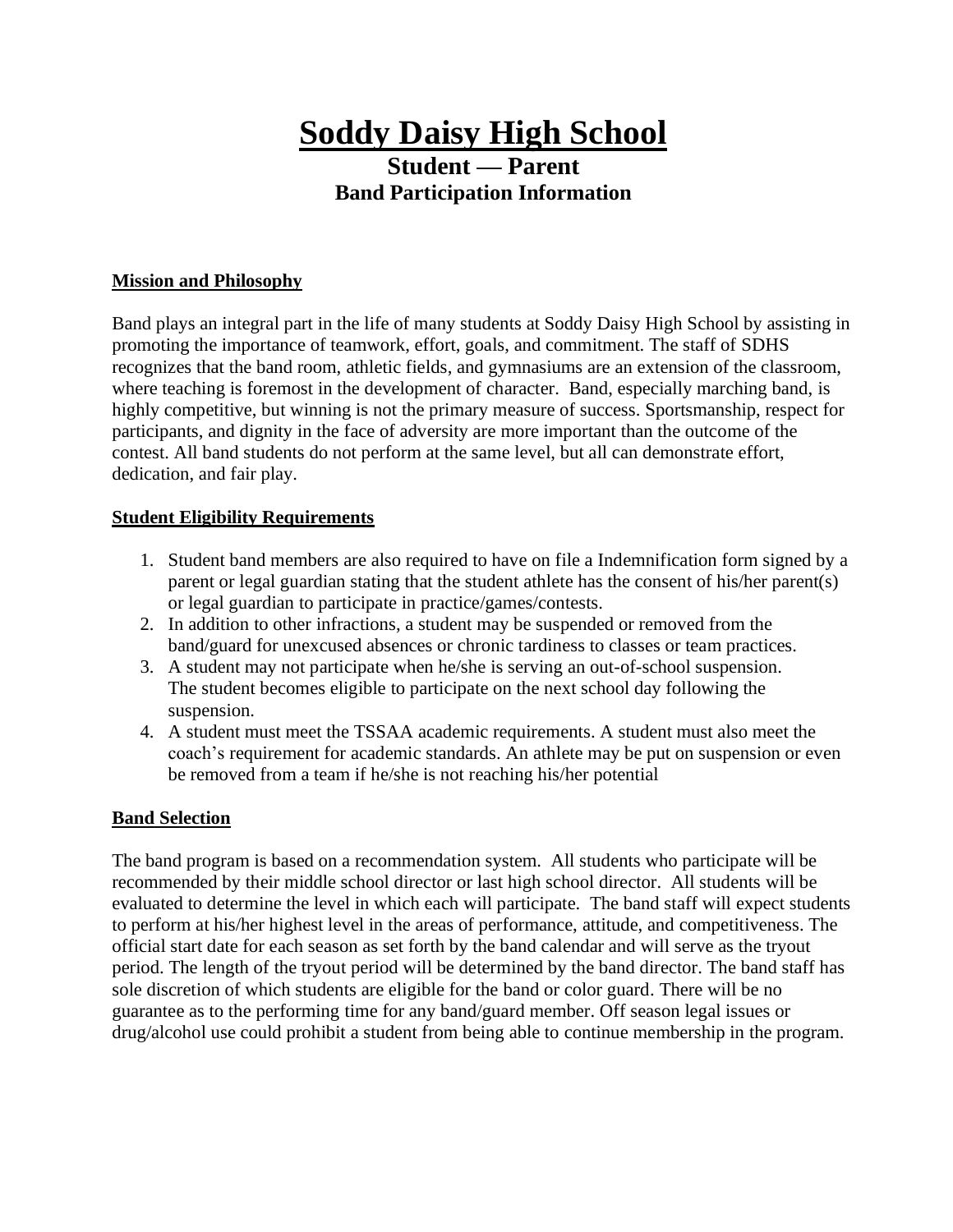#### **Sportsmanship**

An important mission of the band program is to teach and reinforce values relating to sportsmanship, competition, and fair play. It is expected that band personnel, parents, and spectators respect this mission by exhibiting appropriate behavior at any band event.

#### **Assumption of Risk**

Participation in band activities often includes intense competition and poses the potential for serious injury. Participants and parents are urged to consider that there are inherent risks and hazards associated with band participation. Risks vary and can occur under direct supervision and with the use of proper equipment.

#### **Travel**

The band will travel to away games by bus. There will be occasions when coaches, parents, or other school personnel transport band students to sporting events or activities. In such cases, all parties must follow the car pool policy, if they are transporting any student other than their child, they must have passed a background check for the current school year through HCDE.

#### **Car Pool Policy**

Students must ride in a car with a coach, approved parent, or other school personnel, and they all must leave from point A to the event together. After the game, a parent can leave the game with his/her child to go home as long as they have no other student in the car with them. Anyone leaving the facility transporting a student, other than their child, must return to point A with the car pool (TSSAA rule).

#### **Hazing**

Hazing is prohibited at all times. Hazing involves any act that subjects band members to mental or physical discomfort, embarrassment, harassment, or ridicule, whether it is done in person, social media, or etc. In some instances hazing constitutes a criminal act. At a minimum, hazing may lead to immediate dismissal from the program.

#### **Communication with Directors**

Parents should not attempt to address directors during or immediately after games/contests. Directors have many post game/contest responsibilities, including supervision of students. Also, the post game/contest is often emotionally charged, and not conducive to productive discussion. If a parent feels a need to communicate a concern, the parent should contact the coach and/or athletic director to arrange a later meeting.

#### **Uniforms**

All student band member are expected to adhere to the practice uniform and game uniform requirements set forth by the director. A student is never to start taking off part of the uniform, i.e. socks, shoes, and etc., during a game unless instructed to by a director or staff. It is the responsibility of the band student to take care of their uniform and return it within a week after season ends in good repair or suffer the cost of replacing it.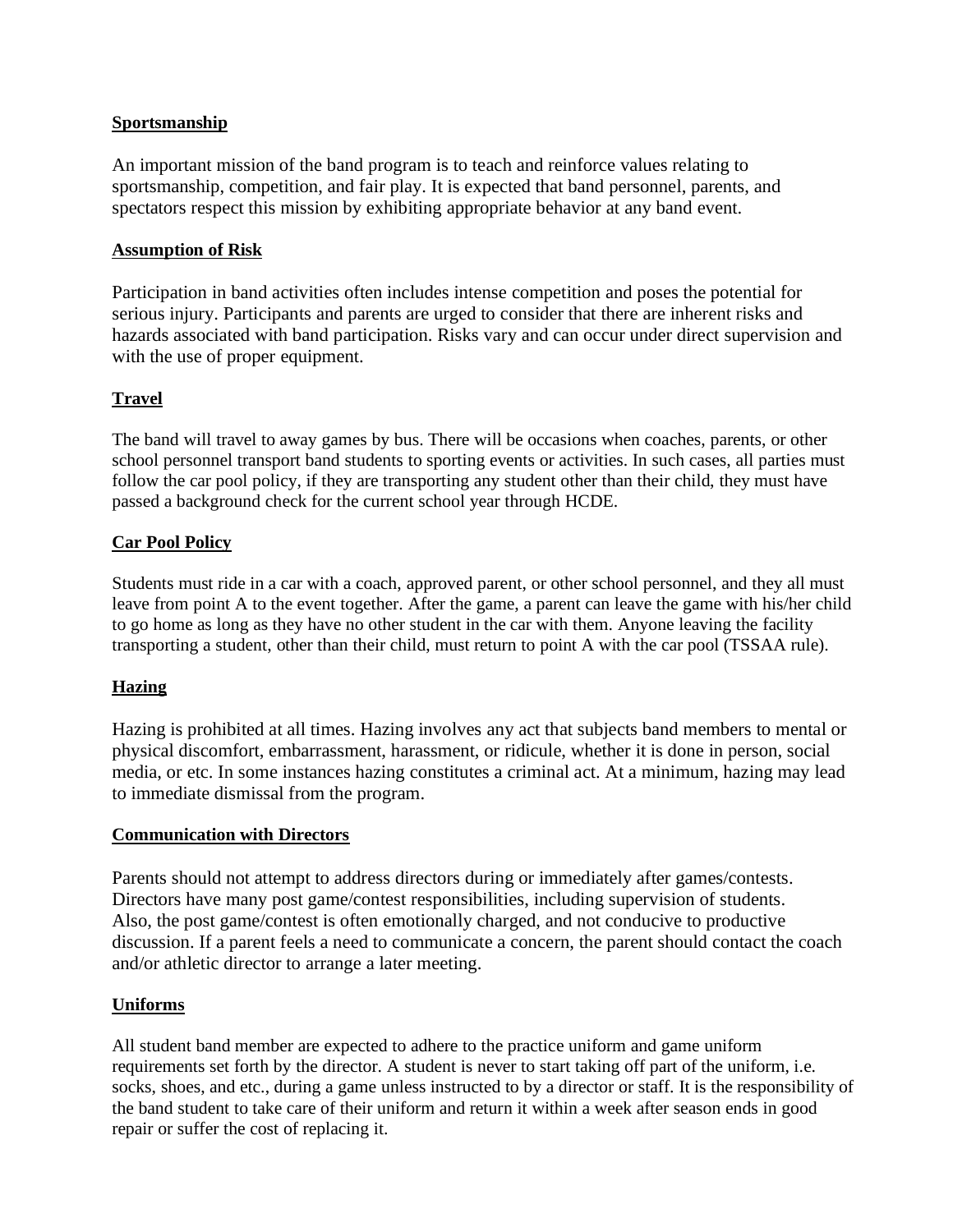#### **Chain of Command**

The Soddy Daisy High School Band will strictly adhere to the policy that a disgruntled parent, fan or student **MAY NOT** address the director **before**, **during**, or **after** a contest.

#### **Procedures for addressing a concern:**

- 1. If the concern starts with your child, have your child talk with the director first.
- 2. Email the director and request a meeting.
- 3. If there is no resolution, contact the Principal.

#### **\*\*It is important NOT to confront a director BEFORE or AFTER a game/contest.**

These meetings will be made by **appointment** at a designated date and time. The band member will be present at all meetings between parents and directors unless need dictates different.

#### **Participation Standards**

**Participation in the band program is a privilege, not a right**. Accordingly, students must meet certain standards in order to earn the privilege of participation. At a minimum, the following standards are required of all band students.

- 1. Exhibit public behavior that will reflect positively on the band program, school, and community.
- 2. Exhibit responsible, respectful, and trustworthy behavior to other band members and the directors.
- 3. Exhibit responsible and respectful behavior on social media-Twitter, Instagram, Vine, Facebook, and etc.
- 4. Exert efforts to maintain a high level of academic achievement as well as maximum effort in practice and competition.
- 5. Comply with all band program, school, and school system rules, regulations, and policies.
- 6. Exhibit appropriate behavior at all band and school-related activities.
- 7. Attend all band functions including games, practices, study hall, service projects, dinners, and etc. unless ill or given prior permission to be absent by the director.
- 8. Respect calls and decisions made by judges.
- 9. Display good sportsmanship at all times.
- 10. Report to the director any issues or developments that may affect eligibility status, including change of residence.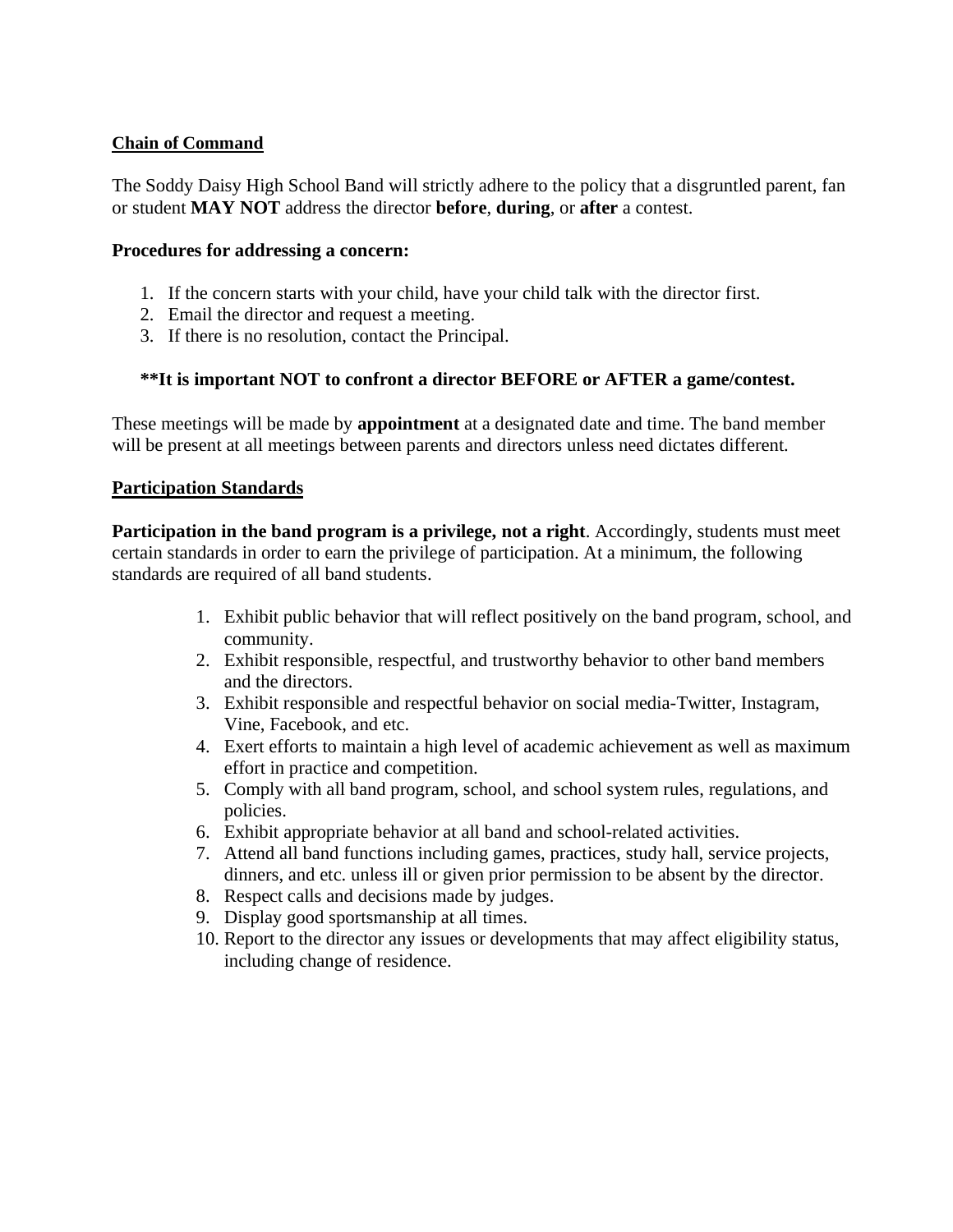#### **Illegal Substances/Alcohol/Tobacco/Steroids/Controlled Substances**

All students at Soddy Daisy High School are expected to refrain from the use of all tobacco products, drugs, and alcohol, both at school and during non-school times. Parents are responsible to oversee and monitor their student's behavior while off school grounds and are expected to take appropriate, decisive action to identify and prevent non-prescribed use of these substances by their student.

SDHS staff, including directors and administrators, are charged with the task of alerting students to the harmful effects of tobacco products, drugs, and alcohol and to take corrective action upon verification of student use of these items. The commitment to tobacco-free, drug-free, and alcoholfree behavior is especially important for those students who represent Soddy Daisy High School in any school sponsored activity. The reputation of our school and the ultimate safety and welfare of students are jeopardized if the commitment is broken. For this reason, the Soddy Daisy High School Alcohol, Drugs, and Tobacco Pledge has been developed.

#### **Dismissal From or Quitting a Team**

Once a band member begins practice and his/her membership is terminated for a reason other than being cut due to lack of ability, he/she is ineligible to participate in any other activity during that season unless he/she is given prior approval by the director and/or the school administration after a thorough investigation of the case with all involved parties. Once a band member is in the program and voluntarily quits that team, he/she is ineligible to participate in any other activity during that season unless he/she is given prior approval by the director and/or the administration.

#### **Social Media**

The use of social media, network sites, personal web pages, Twitter, Instagram, Facebook, blogs, etc. are considered an extension of how you represent yourself. Pictures and/or information included on such sites will be considered the truth. Any student who posts information that is derogatory, threatening, disrespectful, or bullying towards peers, directors, opponents, teachers, administrators, and other community members or that is demonstrating/insinuating acts of drug/alcohol use, sexually inappropriateness, or any other inappropriate actions will be held to the same standards as if acting in person. The consequences could include suspension or dismissal from the program and suspension from school.

#### **Activity Probation**

At the direction of the principal, a band student may be placed on probation in lieu of or in addition to other penalties when a student is involved in a significant breech of the general policies of the Band Handbook. If a second breech of general policy occurs within one calendar year of being placed on probation, the student will be suspended from participation in the Soddy Daisy High School Band program for a length of time to be determined by the principal.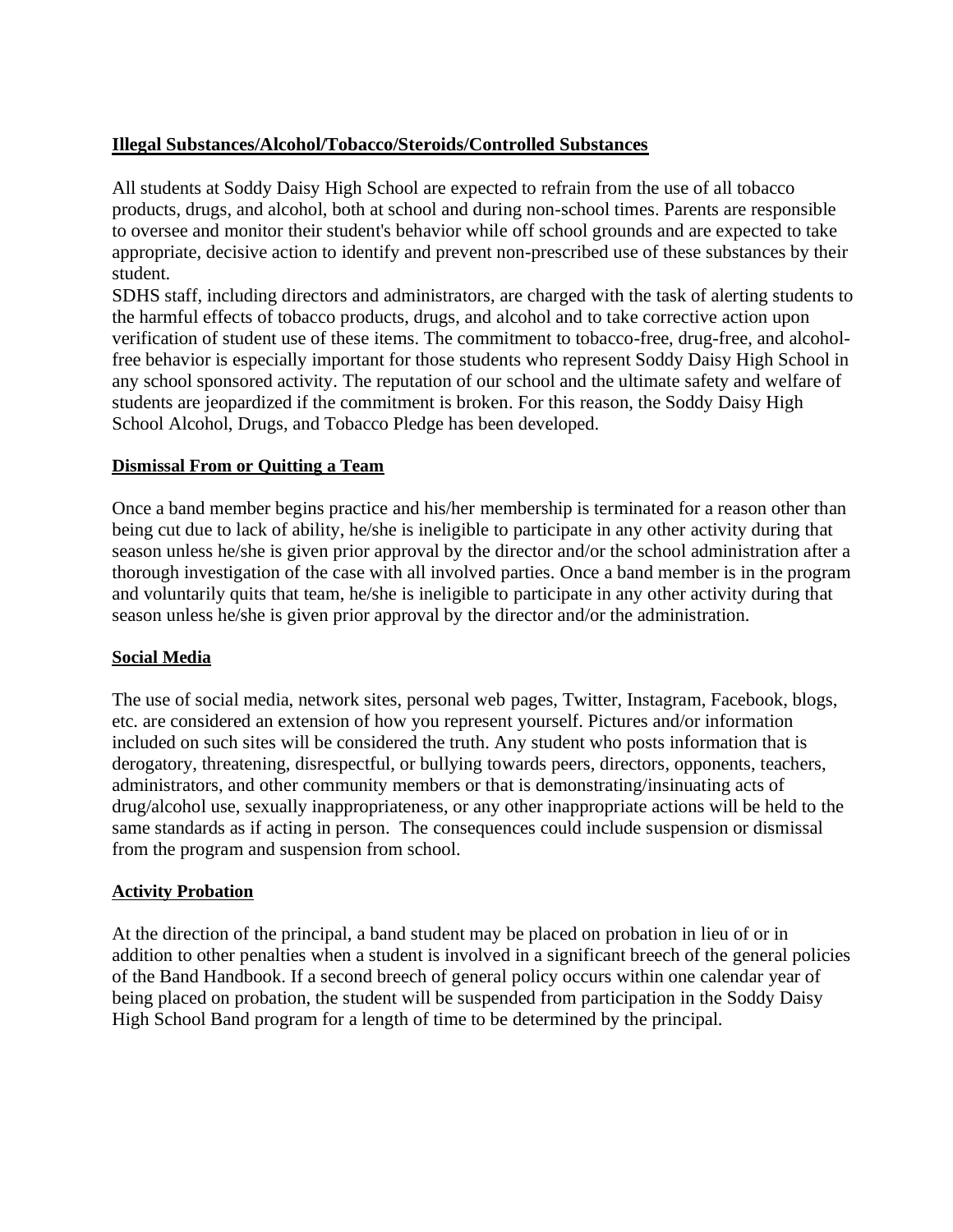#### **General Discipline Policies and Procedures**

The rules, policies, and procedures addressed in the Band/Student Handbook do not cover every possible infraction. Any infractions not listed will be covered by Hamilton County Schools and/or Soddy Daisy High School discipline policy and procedures. Consequences for band members not adhering to any rule, policy, or procedure will be at the discretion of the principal.

#### **Parents, Fans, and Spectators**

Any parent, fan, or spectator who acts in a disruptive manner will cause the game/contest to be suspended until the situation is resolved or the spectator is removed by the game/contest officials, Director, or the game/contest administrator. As a result of such a removal, that spectator will not be allowed to return to any SDHS band events until they have met with the Director to discuss the length of the suspension that will ensue. Any parent, fan, or spectator who berates the judges, players, or coaches may be asked by the Director or game administrator to leave before play is stopped by the game/contest official. In such a case, that spectator will not be allowed to return to any SDHS band events until they have met with the Director to discuss the length of the suspension that will ensue.

Soddy Daisy High School recognizes that the band room, athletic fields, and gymnasiums are an extension of the classrooms in which teaching is foremost in the development of character, integrity, sportsmanship, and teamwork.

#### **Parent and Student Band Member**

The Band Member and his or her parent/guardian have received and read the "Student-Parent Band Participation Information". Based on this information, the student and parent/guardian understand and stipulate the following:

- 1. I/We understand the eligibility regulations required for participation.
- 2. I/We affirm that the student has satisfied all of the eligibility requirements, including age, residence and academics.
- 3. I/We affirm that the student will exert effort to maintain a high level of academic achievement.
- 4. I/We understand that there is potential for serious injury associated with participation in band.
- 5. I/We affirm that the student will not participate in hazing at anytime, of any nature.
- 6. I/We as a participant or spectator, will exhibit a high level of sportsmanship at contests.
- 7. I/We will follow appropriate procedures in communicating concerns to directors.
- 8. I/We affirm the student will abide by all band program and participation standards.
- 9. I/We affirm that the student will not use steroids, illegal drugs, alcohol, and tobacco unless medically prescribed for a specific condition or illness.
- 10. I/we affirm that I/my child will use social media responsibly. I/we will refrain from posting information, comments or pictures that are derogatory or promote drugs, alcohol, sex, or anything else that will reflect poorly on my teammates, coaches, peers, or school. I/we will not use social media to bully, haze, or harass anyone.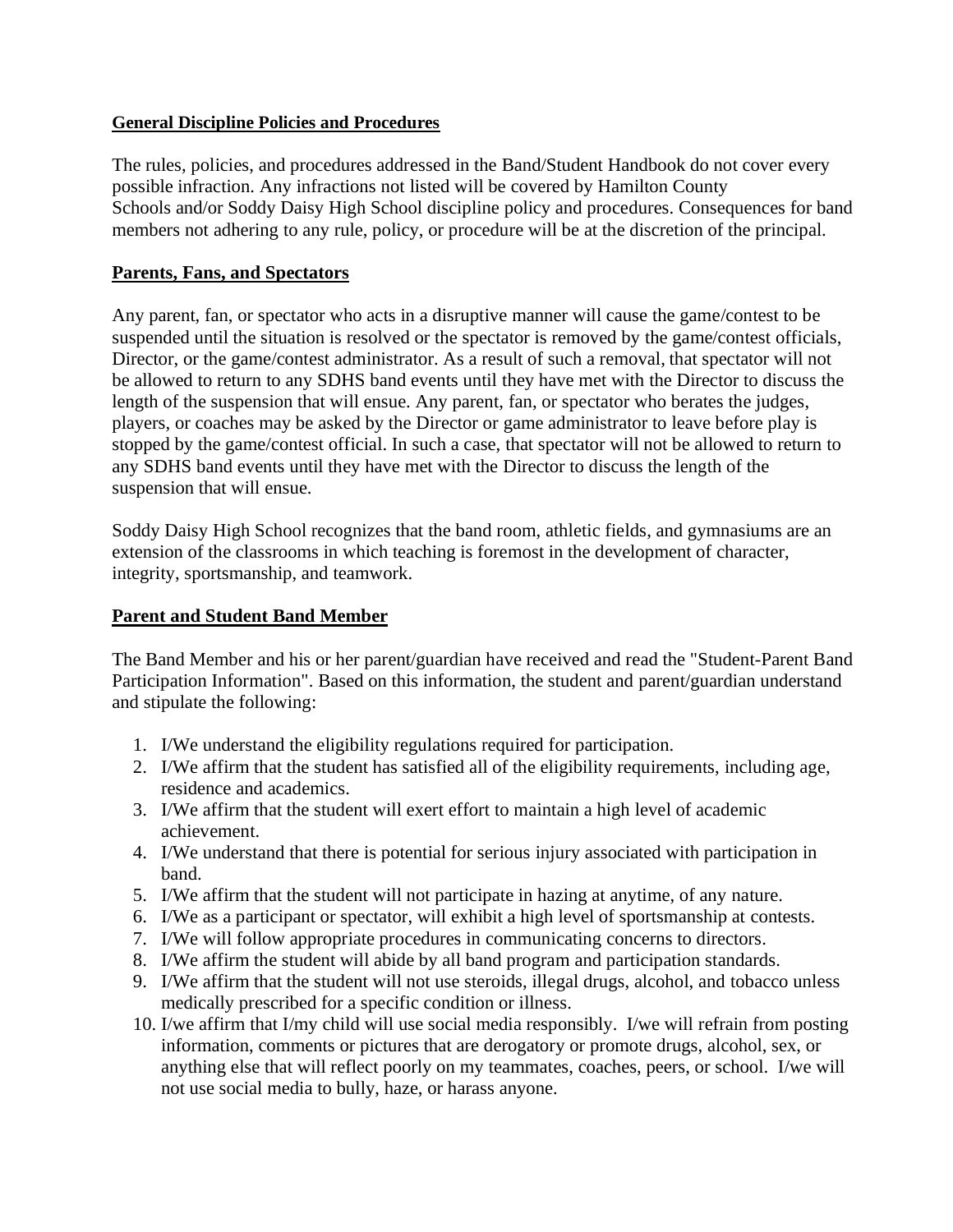### **Soddy Daisy High School Band Parent Contract**

Parents are a vital part of our Band Program and we want to incorporate the following values of academics, sportsmanship and teamwork.

Review this contract carefully, complete information as requested, sign and return the completed contract to the school.

#### **Code of Conduct**

- I will pledge to actively monitor my child's academic progress and reinforce the importance of academic achievement.
- I will remember that my child plays in the band for his/her enjoyment, not for mine.
- I will encourage my child to play by the rules and to resolve conflicts without resorting to hostility or violence.
- I will inform the director of any injury or ailment that may affect the safety of my child or the safety of others.
- I will demand that my child treat other players, directors, judges, band boosters, and spectators with respect regardless of race, creed, sex, or ability.
- I (and my guests) will not engage in any kind of unsportsmanlike conduct with any judges, director, player, or parent such as booing and taunting or using profane language or gestures.
- I (and my guests) will be a positive role model for my child and encourage sportsmanship by showing respect and courtesy, and by demonstrating positive support for all players, directors, officials and spectators at every game, or other sporting event.
- I will not encourage any behaviors or practices that would endanger the health and well-being of the band members.
- I will stress the importance of academics first and foremost, understanding that band participation is a privilege available to support, not excuse classroom obligations.
- I will attend organizational meetings at the outset of each season to meet directors and learn the expectations for participation in the band program.
- I will respect the officials/judges and their authority during games/contests and will never question, discuss, or confront directors at the game/contest field, and will take the time to speak with directors at an agreed upon time and place.
- I will demand a band environment for my child that is free from drugs, tobacco, and alcohol and I will refrain from their use at all band events.
- I will give consistent encouragement and support to my band student and fellow teammates, regardless of degree of success, the level of skill or time on the field.
- I will leave the duties of the director to the director, enduring not to publicly criticize directors, strategies, or the band; nor pressure my band member or director about playing time and performances.
- I will educate my child about responsible use of social media and will monitor my child's social media practices.
- I will respect and show appreciation for other parents who share these beliefs.
- I will be there when my child looks to the sidelines for a positive role model.

**I understand that if I fail to abide by the aforementioned rules and guidelines, I will be subject to disciplinary action that could include, but is not limited to the following:**

- **Verbal warning by official, director, school administrator or security officer**
- **Parental suspension with written documentation of incident kept on file**
- **Parental season suspension**